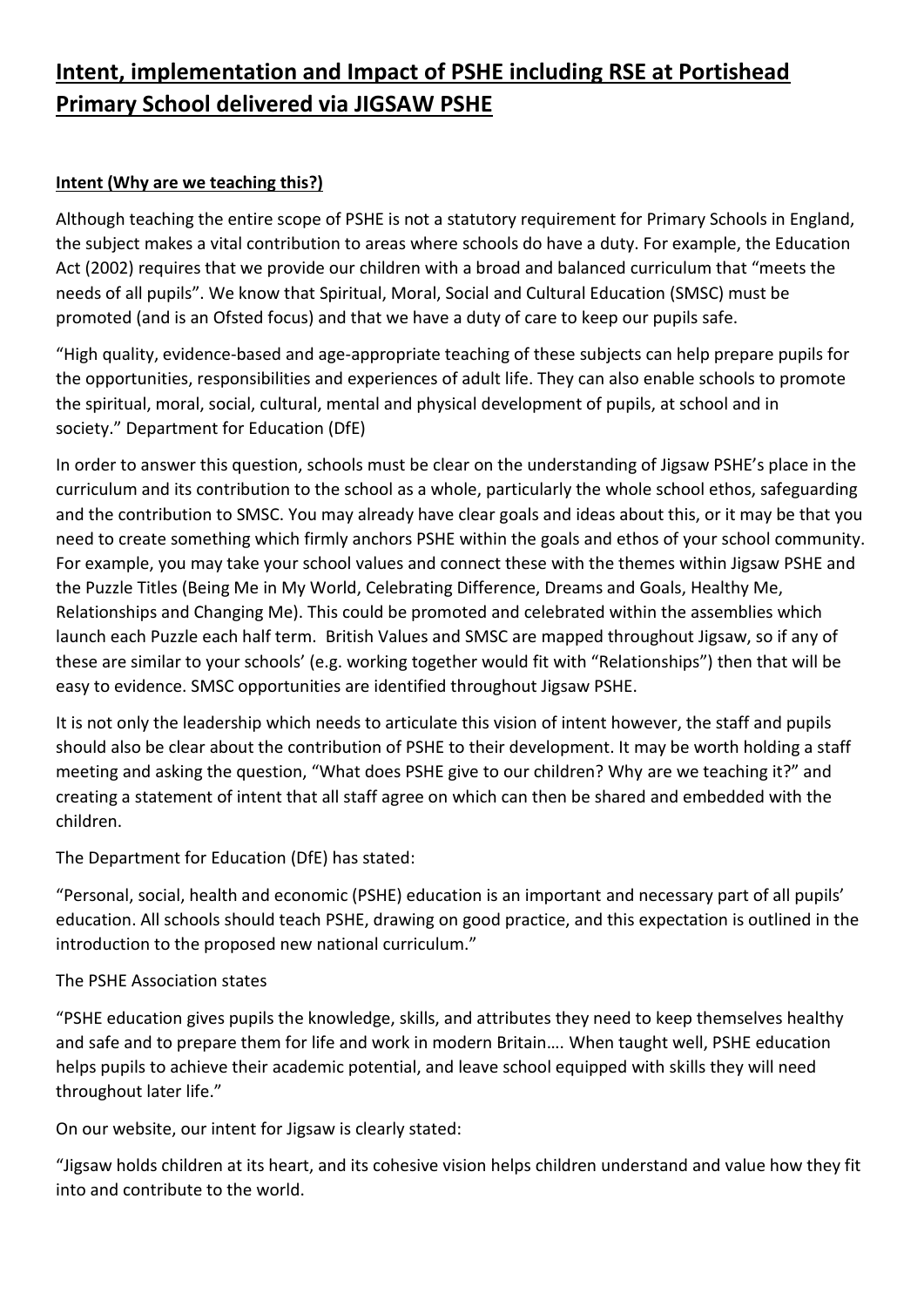With strong emphasis on emotional literacy, building resilience and nurturing mental and physical health, Jigsaw 3-11 properly equips schools to deliver engaging and relevant PSHE within a whole-school approach. Jigsaw lessons also include mindfulness allowing children to advance their emotional awareness, concentration and focus."

Schools using Jigsaw PSHE are free to cite this as they have adopted the scheme of work or use these phrases as a basis to determine their own statement of intent which can then be shared by staff and pupils.

#### **Implementation (How is this being taught in the classroom?)**

Although the intent stated by the senior leaders is important, Ofsted will want to ensure that this is embedded throughout the school.

"It is essential that the primary focus of inspection is on the education that pupils are actually receiving day-by-day in classes, rather than simply being about the ambitions or intentions of senior leaders." (Ofsted, 2019)

So it is necessary for the intent for PSHE to be clearly shown in the implementation of PSHE in your school and there must be quality provision for PSHE matching that stated intent.

Implementation needs to ensure depth, accurate subject knowledge, detailed planning and building on prior learning.

Jigsaw 3-11 offers a comprehensive Programme for Primary PSHE including statutory Relationships and Health Education, in a spiral, progressive and fully planned scheme of work, giving children relevant learning experiences to help them navigate their world and to develop positive relationships with themselves and others.

Jigsaw consists of six half-term units of work (Puzzles), each containing six lessons (Pieces) covering each academic year.

Term 1: Being Me in My World

Term 2: Celebrating Difference (including anti-bullying)

Term 3: Dreams and Goals

Term 4: Healthy Me

Term 5: Relationships

Term 6: Changing Me (including Sex Education)

Every Piece has two Learning Intentions, one specific to Relationships and Health Education (PSHE) (in purple) and the other designed to develop emotional literacy and social skills (in green).

Puzzles are launched with a whole-school assembly containing an original song, with each year group studying the same unit at the same time (at their own level), building sequentially through the school year, facilitating whole-school learning themes.

The various teaching and learning activities are engaging and mindful of different learning styles and the need for differentiation and the Early Years (EYFS) planning is aligned to the National Early Years Framework (England).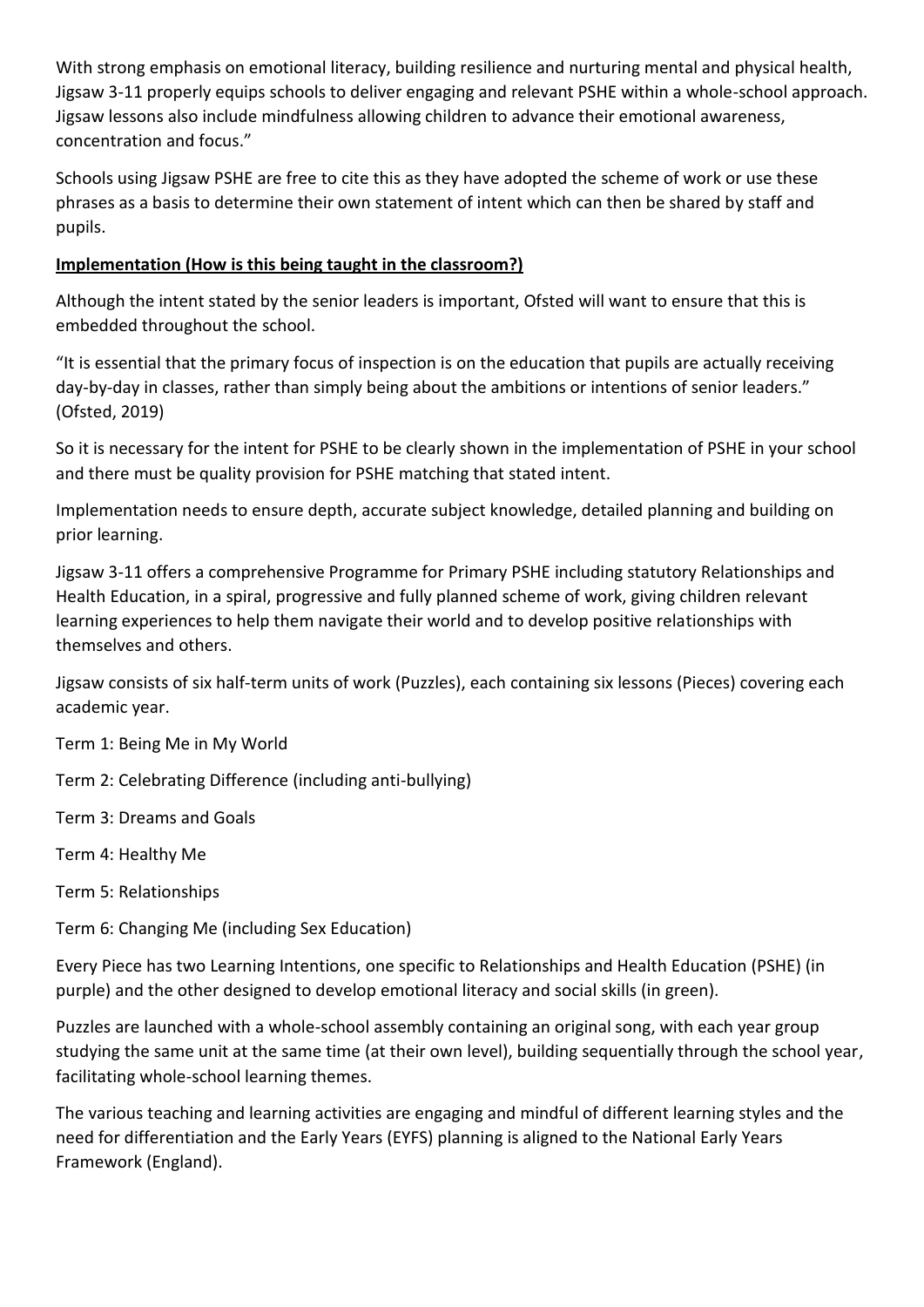Each lesson is built upon a Charter which underpins the behaviour and respect that is the basis for each lesson (one is provided within Jigsaw, but children and their teacher can write their own to ensure mutual respect and ownership).

The lessons then split into 6 parts, all of which should be included in every session to ensure that the learning follows the optimum progression.

Connect us – This is a game or activity designed to be fun and inclusive and to build and maximise social skills. 'Connect us' engenders positive relationships and enhances collaborative learning. It sets the atmosphere at the beginning of each Jigsaw Piece and can be used again at the end should the teacher feel the atmosphere needs to be lifted after some deep work during the lesson.

Calm me – This section of the Piece helps children gain awareness of the activity in their minds, relaxing them and quietening their thoughts and emotions to a place of optimum learning capacity. This will also engender a peaceful atmosphere within the classroom. It is an invaluable life skill which also enhances reflection and spiritual development. This underpins the mindful approach advocated in Jigsaw

Open my mind – The Reticular Activating System of the brain filters the many stimuli entering the child's mind at any given time. It is designed only to allow in that which is significant. Therefore, it is important to engage this system with the most important aspects of learning intended for each Piece (lesson). If we do this well, it will enable children to filter out activity around them not significant to this learning intention, thereby improving concentration and learning.

Tell me or show me – This section of the Piece (lesson) is used to introduce new information, concepts and skills, using a range of teaching approaches and activities.

Let me learn – Following Piaget's learning model, after receiving new information/concepts, children need to manipulate, use, and play with that new information in order for it to make sense to them and for them to 'accommodate' it into their existing learning.

Help me reflect -Throughout Jigsaw, children are encouraged to reflect on their learning experiences and their progress. By reflecting, children can process and evaluate what they have learnt, which enables them to consolidate and apply their learning. They are also asked to stop and become aware of their thoughts and feelings in any given moment in Pause Points (brief pauses within the lesson where the children can have a couple of moments to just stop and be to consider whether what they are learning may be particularly meaningful to them).

Closure – Each Piece needs safe closure. This will always include the teacher praising the children for their effort, positive attitude and achievement, as well as giving one or two sentences to summarise the key learning points for the children.

In addition to this, teachers have the freedom to plan with detail and attention to their individual children. Learners can be scaffolded, and any individual needs can be supported where necessary. The summative assessment process offers criteria for children either working at, beyond or towards the age-related expectations. Greater depth children can be challenged to ensure that they are being given the opportunities to enrich their learning further. The "Class Teacher" page at the start of every puzzle allows time for practitioners to consider the upcoming content. These support teachers to feel more confident in their own subject knowledge, which in turn allows them to extend the learning of the children.

Schools should also invest in good CPD for teachers for whom PSHE is not a specialist subject, especially in areas of sensitivity such as the new statutory areas of health and relationships education (with which Jigsaw PSHE is fully compliant) and sex education if the school is following this in Jigsaw. As well as the on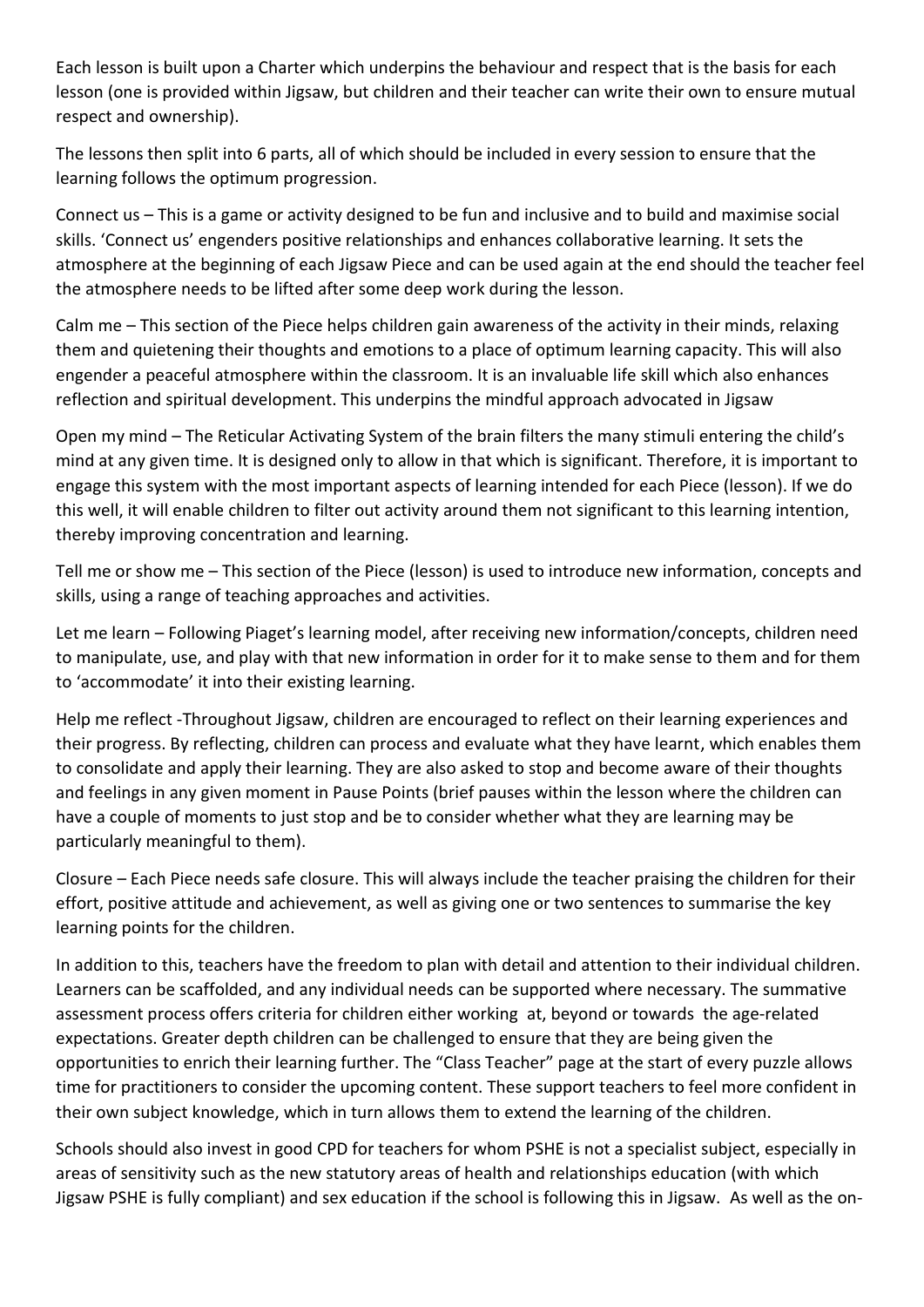line support detailed above, Jigsaw PSHE supports schools with a designated mentor and can also provide training for school staff and subject leaders.

#### **Impact (What is the effect?)**

"The positive results of pupils' learning can then be seen in the standards they achieve." Ofsted, 2019

The key elements of this for schools are

knowing and being able to evidence the impact of the PSHE curriculum both on learners individually and in the school as a whole

coherently being able to match and evidence the impact of PSHE with the intent

## So how can we achieve this?

In order to be confident in the impact of PSHE, senior leaders and/or the PSHE leader need to be able to monitor the subject effectively using scrutiny and moderation of outcomes. They also need the time to carry out discussions with pupils as this is something that inspectors will definitely do and is the only way of knowing exactly what the children feel is the impact on them of their learning. It is also worth ensuring that colleagues' views are taken into account. This can ensure that impact matches intent across the whole school community.

Assessment is a major contributor in evidencing the impact and this needs to be tracked to ensure that pupils are building on their skills and knowledge over time. It can then show progression and also uniformity between parallel classes ensuring that in-school gaps or anomalies are dealt with especially issues with teacher confidence.

In the document "Relationships Education, Relationships and Sex Education (RSE) and Health Education: Statutory guidance for governing bodies, proprietors, head teachers, principals, senior leadership teams, teachers" 2019, the DfE states that:

"Schools should have the same high expectations of the quality of pupils' work in these subjects as for other curriculum areas. A strong curriculum will build on the knowledge pupils have previously acquired, including in other subjects, with regular feedback provided on pupil progress.

Lessons should be planned to ensure that pupils of differing abilities, including the most able, are suitably challenged. Teaching should be assessed and assessments used to identify where pupils need extra support or intervention.

Whilst there is no formal examined assessment for these subjects, there are some areas to consider in strengthening quality of provision, and which demonstrate how teachers can assess outcomes. For example, tests, written assignments or self-evaluations, to capture progress."

Assessment in Jigsaw is both formative and summative. The two clear learning objectives for each lesson (piece) allow the teacher to be mindful of the assessment elements within that session that can formatively help them pitch and plan subsequent lessons, and activities are included in each lesson to give the children the opportunity to self-assess using simple pictorial resources designed in a child-friendly, age appropriate manner. It also allows children of 6 and over the opportunity to identify areas for selfimprovement.

To support the teacher in tracking each child, there is a 'Summative Assessment: tracking pupil progress' sheet that can be used. This sheet has three attainment descriptors for each Puzzle. The teacher can then use a 'best-fit' approach to decide whether the child is working towards, working at or working beyond for that Puzzle, highlighting one green and one purple descriptor. The green descriptors will also flag up